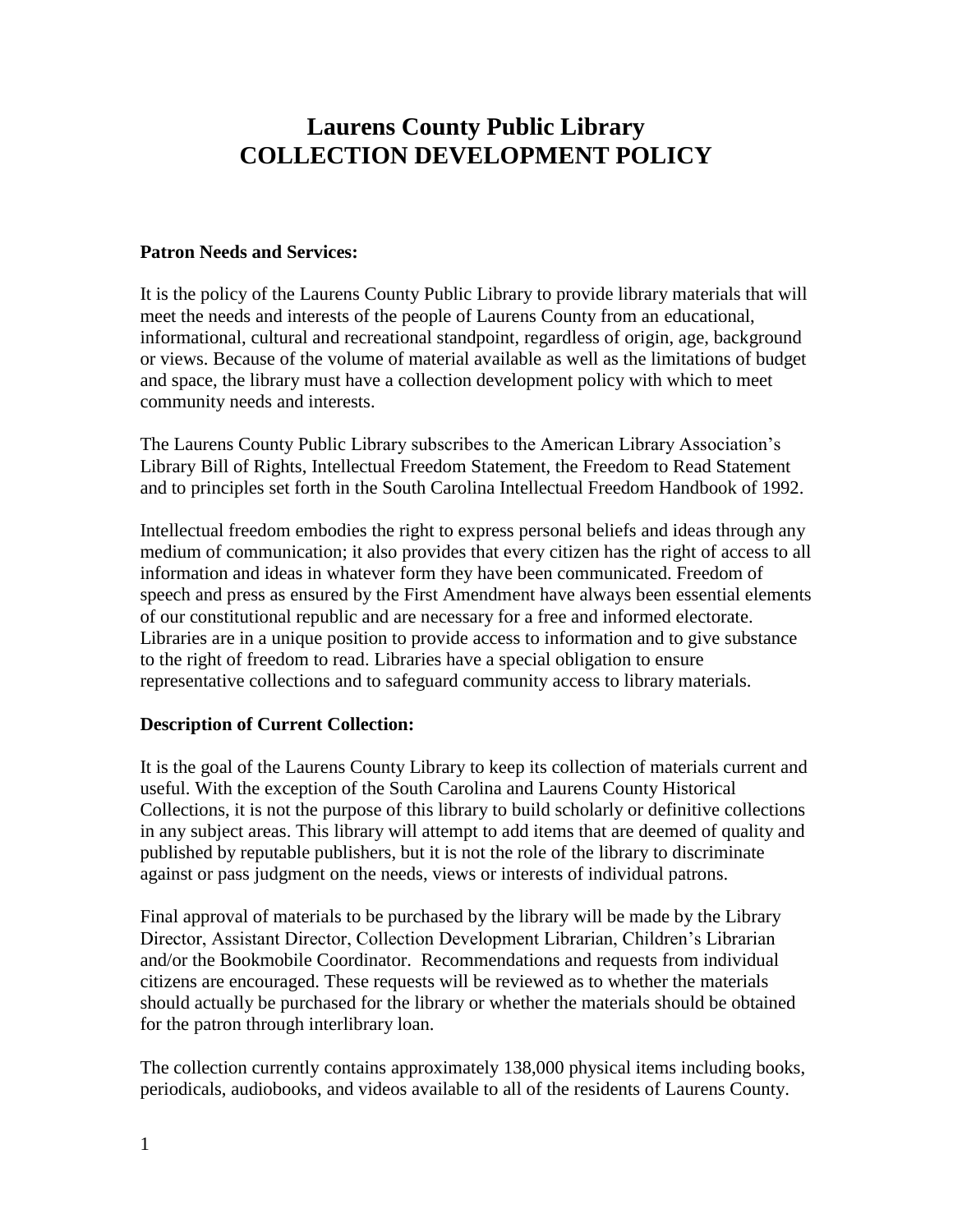The library makes concerted efforts to provide nonfiction titles of current interests as well as popular and high-quality fiction titles for all age groups. We also offer eBooks and eAudiobooks though our Jasmine Digital Library consortium. Additionally we provide access to the SC Virtual Library of DISCUS eresources and databases as well as to Ancestry.com and HeritageQuest databases. Maps, microforms, pamphlets and some archival collections are available in the SC Room as well. Depending on current objectives of the institution and available funds, the library will not necessarily have all these various types of sources available.

The library adds approximately 9,000 new items per year. Obsolete materials are deaccessioned. Our goal is not to increase number of physical items as much as to update and improve the quality of physical holdings.

## **Priorities and Policies**

## **Collection Priorities:**

Collection priorities include continuing to buy best sellers, popular authors, award winners and titles containing subjects of current interest as well as community-relevant nonfiction subject matter. Adult, children's and young adult fiction title purchases receive a high priority. We also subscribe to a variety of popular magazines and newspapers. Some rental collections may be chosen to assist in shorter-term needs for "high demand" materials. This leasing of materials helps in reducing purchase of duplicate copies of items not planned for the permanent collection. Some materials are available to use only through licensing or subscription, and therefore the Library does not permanently own these materials.

Due to our active senior reading clientele, we purchase a variety of large print titles and a significant number of audiobooks also relevant to our mobile community. We actively contribute to our digital library consortium for our community members who take advantage of eReaders and eformats via various devices. Our local history researchers and genealogists benefit from our subscriptions to Ancestry.com and HeritageQuest. We purchase feature films as well as documentaries in DVD formats regularly.

### **Languages:**

The library collection is in English with the exception of a collection for speakers of Spanish, which is approaching 2% of the population of Laurens County. The library will continue to gather feedback regarding how to serve this population.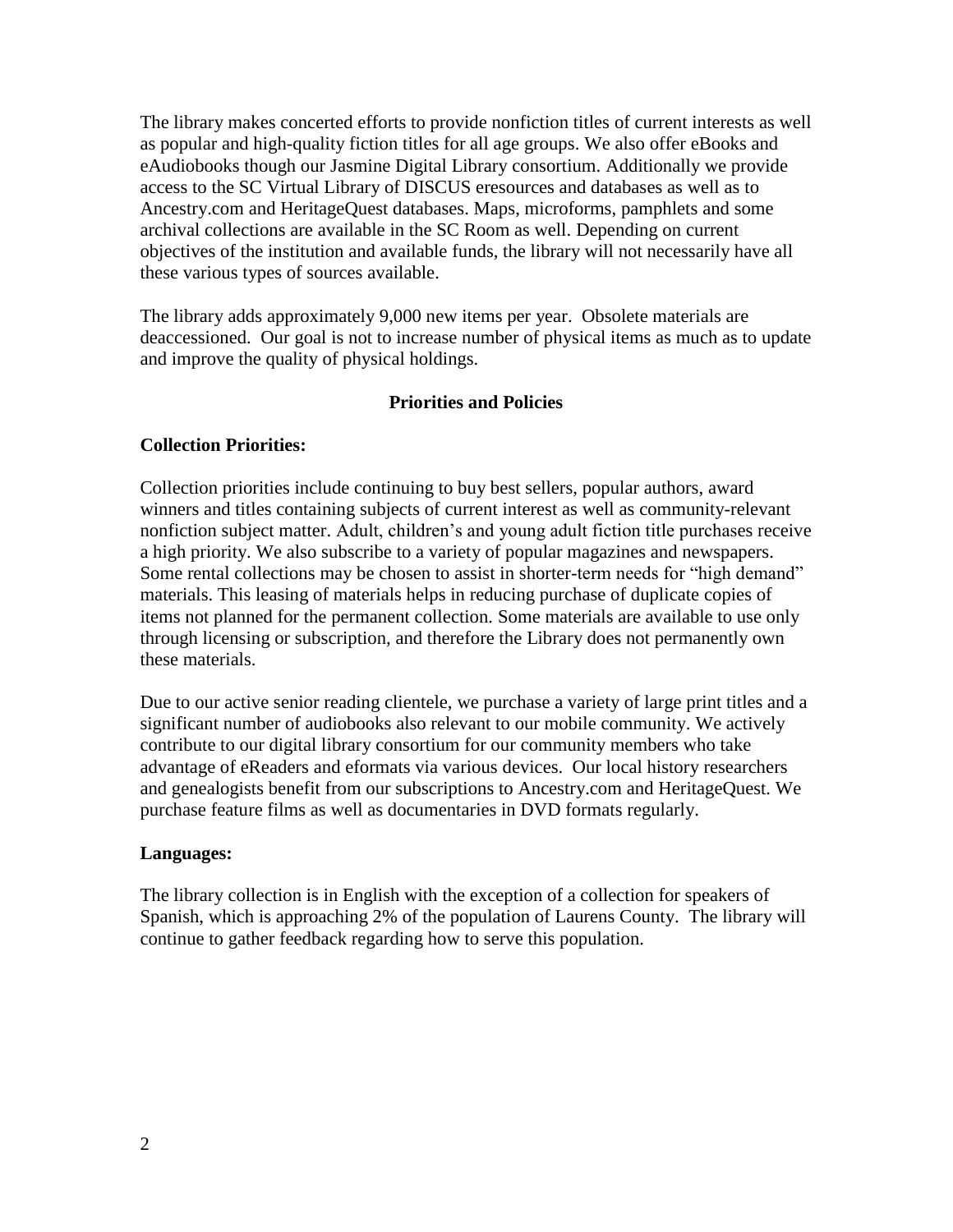## **Funding:**

Funding for collections is available from the Laurens County budget, State Aid to South Carolina Libraries, the Friends of the Library, fees and fines associated with library business, and grants received from private or public foundations or agencies.

## **Selection:**

## **Who does the selecting:**

- Library Director—the ultimate responsibility for the selection of library materials rests with the Library Director who, although she may share this responsibility with other members of the library staff, has the authority to reject or select any item.
- Assistant Director
- Collection Development Librarian
- Children's Librarian
- Bookmobile Coordinator

### **Selection Decisions:**

Decisions to select materials are based on evaluation and guidelines as per below:

- Review of professional journals including *Library Journal* and *Booklist* in addition to other standard media sources including best seller lists such as in *Publisher's Weekly*, *Wall Street Journal* and *New York Times*; award book lists such as Newbery, Caldecott and the South Carolina Children's Book Awards as well as the Internet Movie Database.
- Patron requests
- Staff recommendations
- Several standing order plans based on genre or author selections are utilized, too.
- Availability of materials, price, accessibility of materials elsewhere in the area, suitability of format to library purposes, provision of alternative viewpoints, relationship and importance to collection, local interest, reputation of author, artist, publisher or producer and timelines and/or popularity of subject or title.

The criteria for evaluation of materials include considerations such as authority, scope, reliability, treatment, readability, subject interest, format, and potential use. The selection of materials for the library will take into account the unique needs and interests of the people of Laurens County. To attempt to determine what these are, past circulation, patron requests and inter-library loan records of the library will be examined, the general educational level of the county will be considered and the kinds of clubs, interest groups, business and industry, religious groups, schools, classes and demographics of residents within the county will be weighed.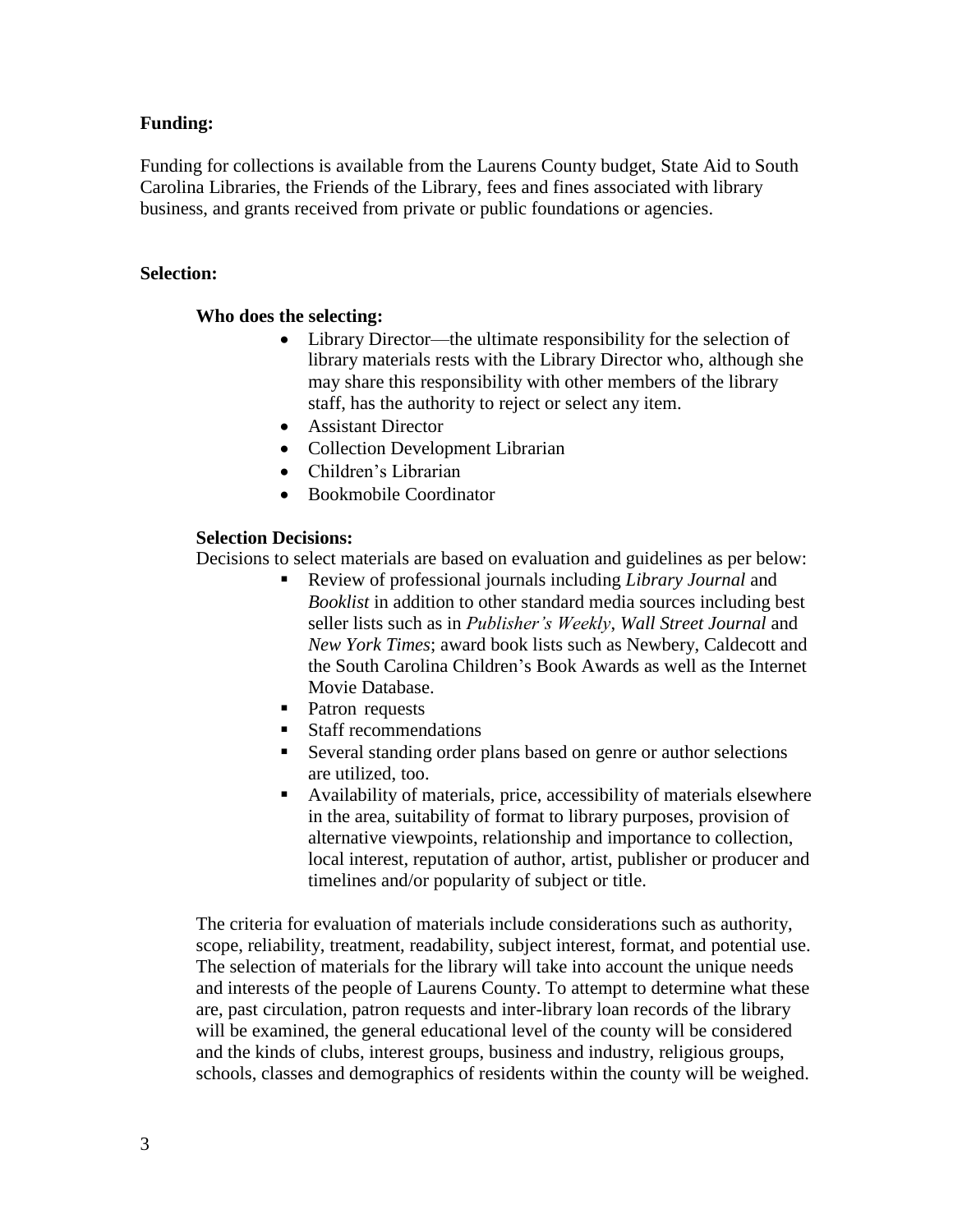#### **Access:**

The Laurens County Public Library recognizes that full, confidential and unrestricted access to information is essential for patrons to exercise their rights as citizens. The Library believes that reading, listening, and viewing are individual, private matters. While anyone is free to select or reject materials for themselves or their own minor children, the freedom of others to read or inquire cannot be restricted.

The library does not stand *in loco parentis*. Parents and guardians, not the library, have the responsibility of guiding and directing the reading, listening and viewing choices of their own minor children. Selection of adult collection materials will not be inhibited by the possibility that the items may be utilized by minors.

Labeling with "R" ratings stickers will be made for movies and TV series on DVD when so identified.

## **Gift Policy:**

Laurens County Public Library encourages and welcomes gifts and donations to be used for the benefit of the library.

- The library accepts gifts of books, periodicals, audiobooks and DVDs with the understanding that they become the property of the library upon receipt and that the library reserves the right to decide if the materials will be added to the collection or not. Gift materials are subjected to the same criteria for addition to the collection as purchased materials. Upon request, a form of receipt will be issued for donated items, however, determination of dollar value will be left to the donor. Books and items donated to the library become public property and later canot be removed from the library by the donor.
- Gift of money for materials: Persons making monetary donations may specify general types of item to purchase and which location to house the item. Requests will be honored as possible. Bookplates will be added for memorial or honorary gifts as requested.
- The library reserves the right to repair and rebind any book when needed or to discard any book when it is worn beyond repair or outdated.
- The library is not responsible for any books donated to the library that are later lost or damaged.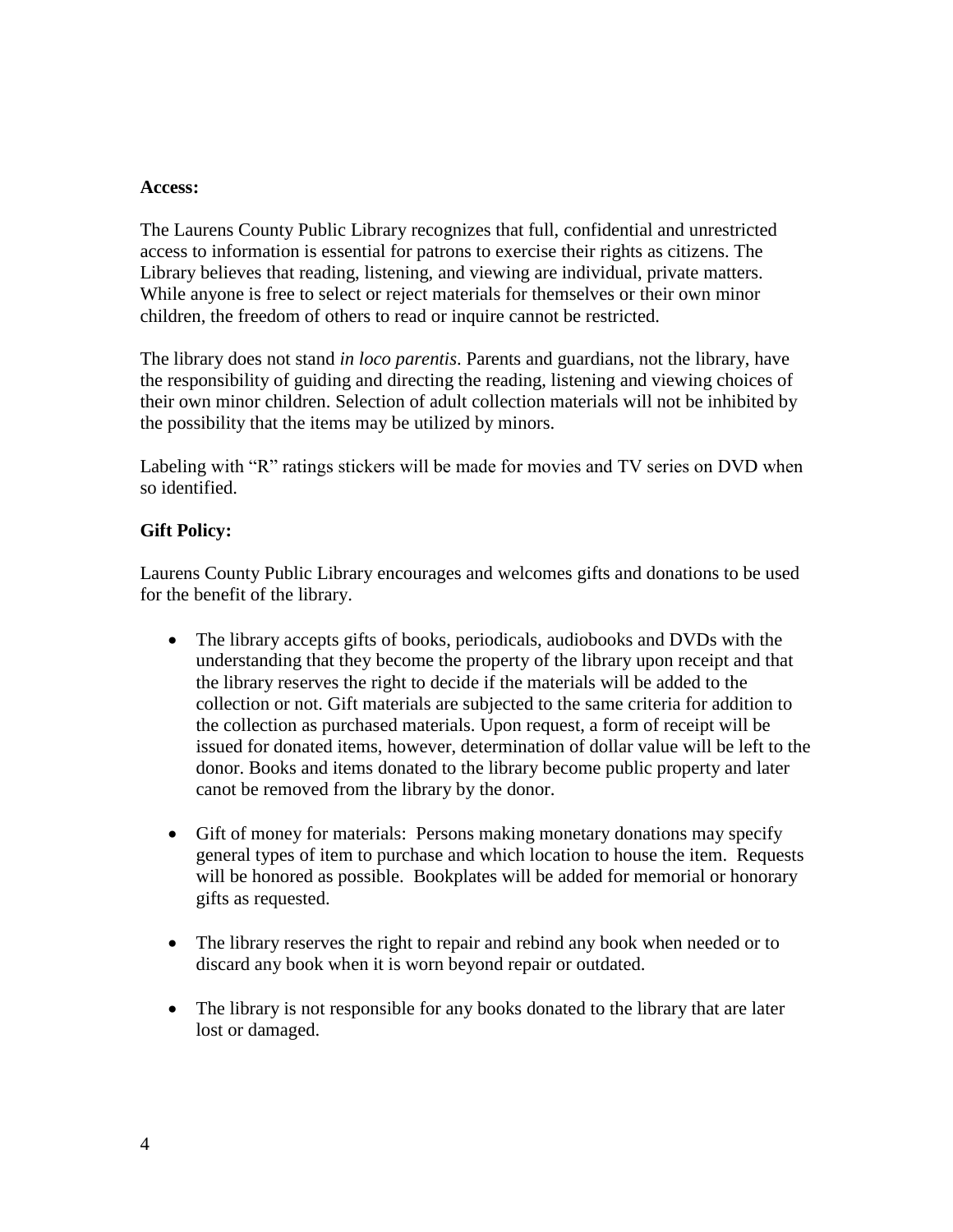## **Collection Maintenance:**

An integral part of the book selection process is collection weeding. A systematic discarding of books and materials is necessary to keep the collection current and attractive. Criteria for weeding books include:

- Obsolete contents, theme or style.
- Worn, shabby or beyond repair books and materials.
- Duplicate copies of titles that are no longer in high demand.
- Accepted professional practices as described in the CREW Manual.

### **Materials Disposal:**

After books have been weeded from the Library's collection or for donated books not added to the collection, disposal of such books and items will be done as follows:

If a book is in bad condition, soiled, or is deemed to have no value in a used book sale, it will be discarded/recycled.

If a book is deemed to have value in a used book sale it will be donated to the Friends of the Laurens County Library to be placed in either their ongoing sale at the Library or sold online by the bookseller hired by the Friends of the Library. Books may also be donated to other county facilities.

All funds derived from the sale of weeded or gift books will be used to support the programs and services of the Laurens County Library.

No member of the Laurens County Library staff may purchase books being offered for sale until made available to the Friends of the Library sale shelves, giving other purchasers the same opportunity to buy books as staff members. Staff members are expected to pay the same price for such sale items as members of the public.

### **Complaints and Censorship:**

Laurens County Library will uphold the American Library Association's Library Bill of Rights.

The American Library Association affirms that all libraries are forums for information and ideas and that the following basic policies should guide their services.

I. Books and other library resources should be provided for the interest, information, and enlightenment of all people of the community the library serves. Materials should not be excluded because of the origin, background or views of those contributing to their creation.